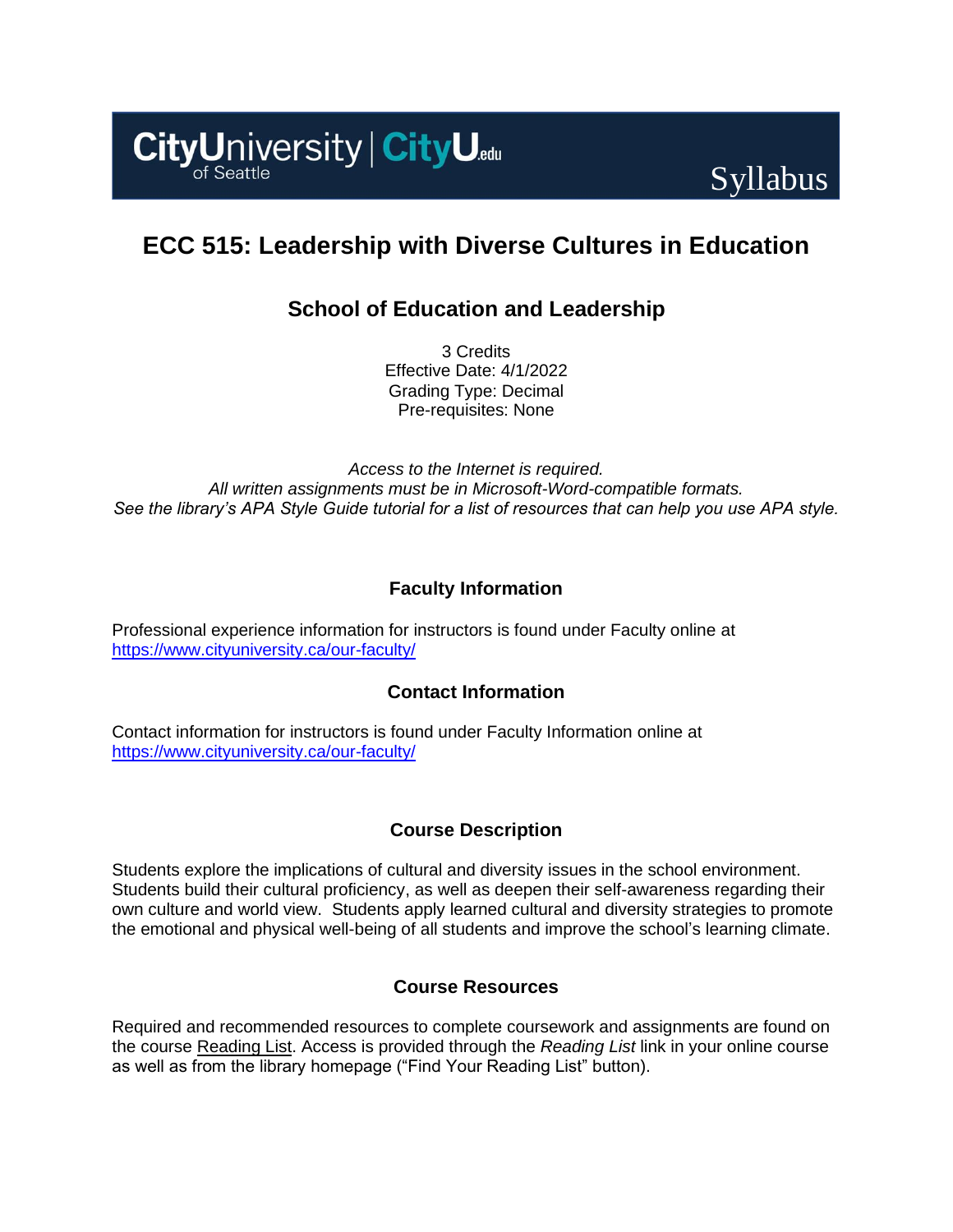**Note**: Required resources that must be purchased by the student are tagged "Purchase from a vendor of your choosing." Required resources with a direct link, "Available through CityU Library", are available electronically at no cost to students.

Students in Canada may purchase course resources from the [Canada Bookstore,](https://www.cityubookstore.ca/index.asp) and students outside the U.S. and Canada should contact their advisor or textbook coordinator for additional information.

# **Course Outcomes**

This course will prepare students to:

- Demonstrate an understanding of cultural competence and professional practice.
- Apply informed awareness of the multiple dimensions of culture in their region.
- Examine the role of school leaders and their influence on the educational system.
- Evaluate the many dimensions of culture and the influence of bias, into one's own world view.
- Appraise their social responsibility as professionals and citizens.

# **Additional Information**

## **Declaration of Inclusion**

The CityU Master's in Educational Leadership program honours human diversity in all its forms and is committed to the principle of universal human dignity. We respectfully acknowledge that our program resides on the ceded and unceded territories of our First Nations and our programming acknowledges the First Nations, & many others whose histories, languages, & cultures continue to influence our vibrant Canadian communities. We further acknowledge that our learning community is greatly enriched through the voices and perspectives of staff, faculty, and students from all intersections of society including LGBTQ+, BIPOC and diversely abled communities.

## **Indigeneity**

City University philosophically and pragmatically supports the First Nations perspective of learning as being rooted in reciprocity, the relational, and the experiential. City University instructors are required to infuse into their curriculum the traditional teachings from many indigenous communities. This blend of indigenous knowledge allows for cultural uniqueness and practices that come from the reflections on the telling of stories, traditional teachings, and the understandings of ceremony.

## **Sustainable Development Goals**

In 2015 the United Nations created 17 goals to achieve a sustainable world by the year 2030 [\(THE 17 GOALS | Sustainable Development \(un.org\)](https://sdgs.un.org/goals) ). City University actively supports these goals and requires that each course syllabus articulate and include as part of its content, at least two of these goals that relate to the course's objectives and outcomes. Through these actions, City University hopes to inspire our students to help create a more inclusive, equitable, and safe world for the future.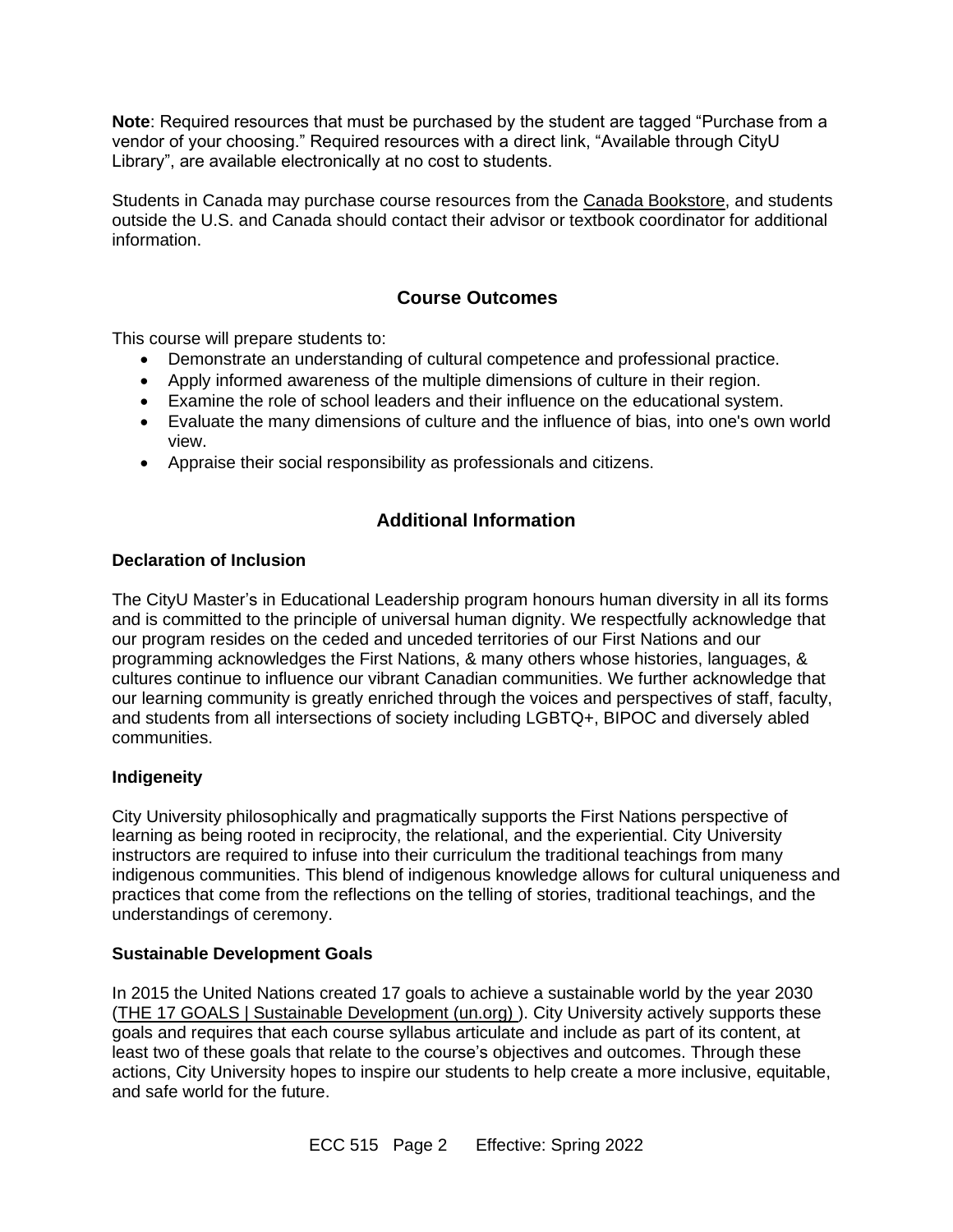# **Grading Scale**

The grades earned for the course are derived using City University of Seattle's decimal grading system, based on the following:

| <b>Overview of Required Assignments</b>                  | % of Final Grade |
|----------------------------------------------------------|------------------|
| <b>Cultural Exploration Paper</b>                        | 25%              |
| <b>Cultural Research Presentation</b>                    | 30%              |
| <b>Culturally Competent Leadership Development Paper</b> | 35%              |
| Preparation and Participation                            | 10%              |
| TOTAL                                                    | 100%             |

# **Course Assignment Details**

# **Preparation and Participation (10% of Final Grade)**

Class participation is an integral part of this course. Student preparation for class participation is essential because the information, knowledge, skills, and expertise they exchange with peers and instructors contributes toward a strong learning community. It is highly important that students attend and actively participate in class.

| <b>Components</b>                                             | % of Grade |
|---------------------------------------------------------------|------------|
| <b>Reflections</b>                                            | 35%        |
| Collaborative discussions & group participation               | 45%        |
| Punctual attendance and preparation for each class<br>session | 20%        |
| <b>TOTAL</b>                                                  | 100%       |

## **Cultural Exploration Paper (25% of Final Grade)**

This paper is to consist of 2 components:

**Part 1**, Students reflect on the cultural influences and experiences that have shaped their current worldviews.

**Part 2.** Students describe how this worldview contributes to/detracts from their ability to interact with the diverse students, staff, families, and greater community to advocate for the academic success of *all* students.

In 5-7 pages APA format students should address the following:

#### **Introduction**

Students are to introduce what is meant by cultural influence and cultural experience.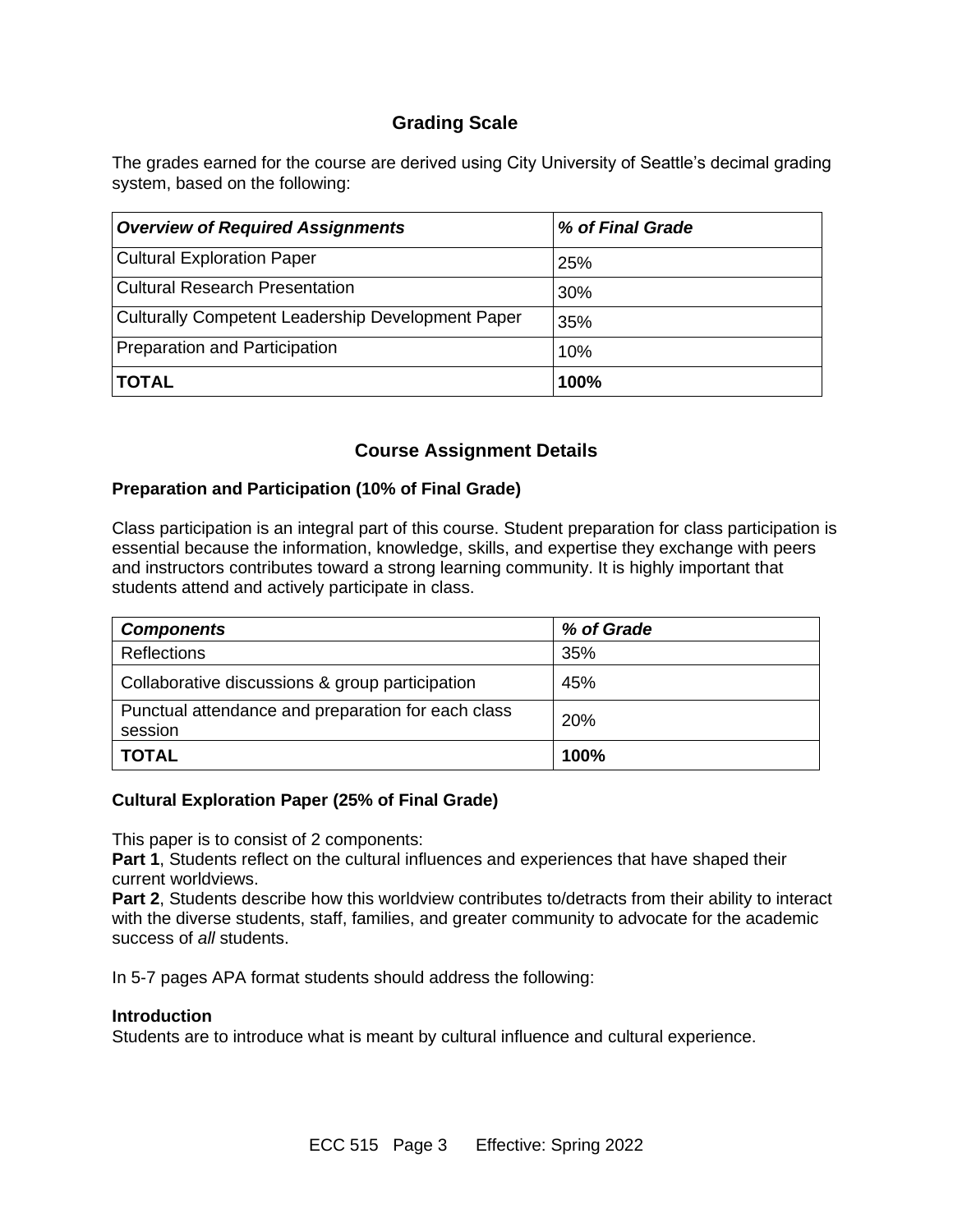## **Personal reflections**

Students are to provide a written description of cultural aspects of their personal family of origin and personal experiences from childhood, youth, and early adult years that have shaped current worldview. Include a discussion on values and beliefs as shaped by the student's family of origin, community, religion, lifestyle, immigration, and/or socioeconomic status.

#### **Worldview: New views, biases and assumptions impacting changing worldview**

Examine how personal values and beliefs change over time. Identify unconscious biases of which you have become aware. Examine where one's worldview has been beneficial and where it may have been a hindrance; this might also include global implications regarding their daily actions.

#### **Influences of worldview on professional practice**

Reflect on how your current worldview helps/hinders your ability to deal with the diversity of public education and support the "success" of all students.

## **Conclusion**

Reflect on what the foregoing means to you and your professional practice.

| <b>Components</b>                             | % of Grade |
|-----------------------------------------------|------------|
| Self-Awareness                                | 30%        |
| Worldview - personal changes over time        | 30%        |
| Influence of culture on professional practice | 30%        |
| APA format and writing conventions            | 10%        |
| <b>TOTAL</b>                                  | 100%       |

## **Cultural Research Presentation (30% of Final Grade)**

Students are to research two different cultural groups, including but not limited to ethnicity, religion, sexual identity, immigrant, socioeconomic, or family profile. Research are to include scholarly and professional journal articles, books, e-books, Internet, and library resources related to these two cultural communities. Students should apply direct experiences in the community including but not limited to churches, community centers, resource agencies, and stores, and personal interviews to the cultural exploration. Students are to prepare an in-class presentation with handouts (as appropriate) for distribution.

| <b>Components</b>                                                                                                                                        | % of Grade |
|----------------------------------------------------------------------------------------------------------------------------------------------------------|------------|
| Cultural competence                                                                                                                                      | 20%        |
| Identification and description of two distinct cultures                                                                                                  | 15%        |
| In-depth exploration of each cultural group including<br>professional and scholarly resources which relate to<br>differences from your own cultural norm | 40%        |
| Presentation that is well-organized and succinct                                                                                                         | 25%        |
| <b>TOTAL</b>                                                                                                                                             | 100%       |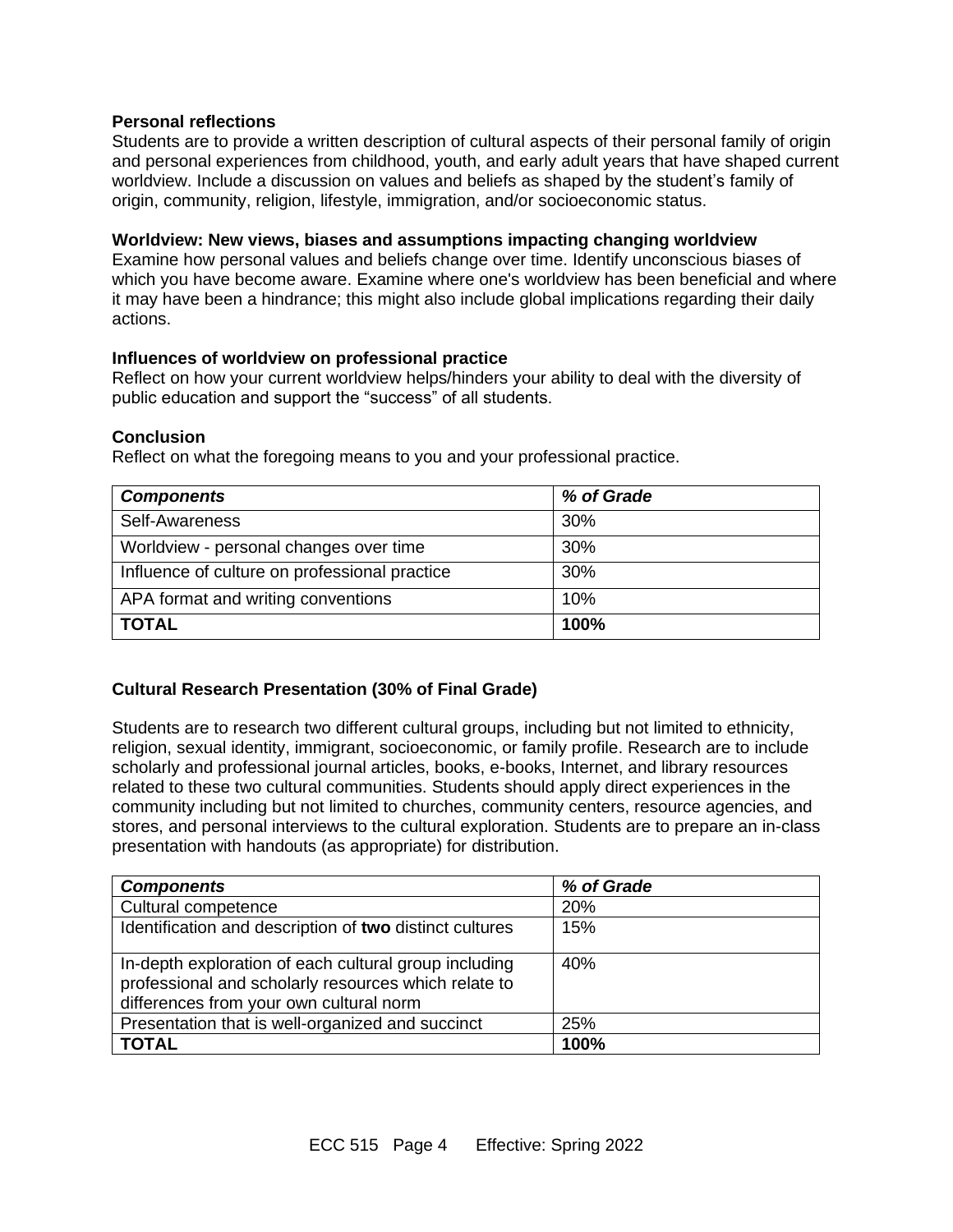# **Culturally Competent Leadership Development Paper (35% of Final Grade)**

Students explore their personal and professional leadership style that references their family of origin, life experiences, and worldview as developed through discussion, self-study, and journal reflections. This professional leadership style and attributes contributes to the development of, and reflection on, their role as an effective team member within the context of the school system. By referencing diversity as a key element of school leadership, the student identifies personal growth areas as well as areas of influence on the school, and/or community, and/or the educational system which is to become part of the student's Professional Growth Plan. This reflective paper, which is to develop an understanding of cultural competence and professional practice, should be 4-6 pages. Using the professional dimensions relevant to school leaders comment on areas self-identified as professional growth needs.

| <b>Components</b>                                                                                     | % of Grade |
|-------------------------------------------------------------------------------------------------------|------------|
| APA format and writing conventions                                                                    | 10%        |
| Description of Personal Leadership style                                                              | 30%        |
| Identification of Personal Worldview & its impact on<br>Leadership Style (both positive and negative) | 25%        |
| Goal setting Professional Improvement                                                                 | 35%        |
| <b>TOTAL</b>                                                                                          | 100%       |

# **Course Policies**

#### **Late Assignments**

A critical aspect of management is to meet predefined deadlines. Therefore, all assignments Are expected to be submitted when due. No late assignments are accepted. Life-situations do occur. When an issue arises coordinate with the instructor prior to the assignment's due date and the due date may be adjusted. It is in the best interest of the student to ensure that all Assignments are submitted on time.

## **Participation**

You are responsible for meeting or exceeding the participation requirements as listed in the syllabus.

#### **Professional Writing**

Assignments require error-free writing that uses standard English conventions and logical flow of organization to address topics clearly, completely, and concisely. CityU requires the use of APA style.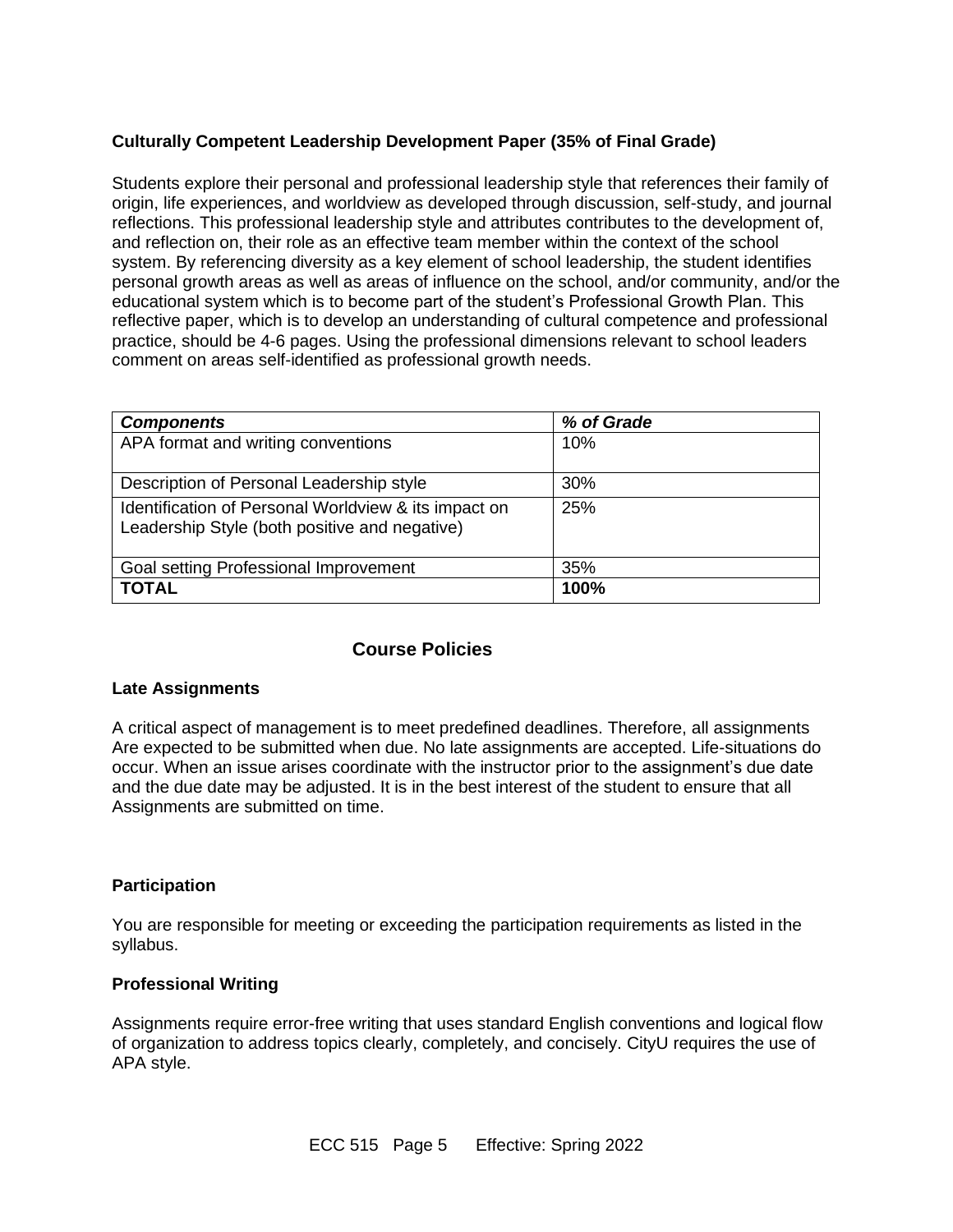# **University Policies**

Students are responsible for understanding and adhering to all CityU's academic policies. The most current versions of these policies can be found in the [University Catalog](http://www.cityu.edu/catalog/) that is linked from the CityU Web site.

## **Antidiscrimination**

City University of Seattle and its staff and faculty are committed to supporting our students. We value equity, diversity, and inclusion as a way of life as well as the educational opportunities it provides. City U will not tolerate any form of discrimination based on race, color, ethnicity, sexual orientation, gender identification, socioeconomic status, or religious values. If you have experienced any discrimination based on any of the above, we encourage you to report this to the University. Please report this to your instructor. If you do not feel safe reporting this to your instructor, please report to the Provost or to the Vice President of Student Affairs.

## **Non-Discrimination & Prohibition of Sexual Harassment**

City University of Seattle adheres to all federal, state, and local civil rights laws prohibiting discrimination in employment and education. The University is committed to ensuring that the education environment is bounded by standards of mutual respect and safety and is free from discriminatory practices.

In the U.S., the University is required by Title IX of the Education Amendments of 1972 to ensure that all its education programs and activities do not discriminate based on sex/gender. Sex includes sex, sex stereotypes, gender identity, gender expression, sexual orientation, and pregnancy or parenting status. Sexual harassment, sexual assault, dating and domestic violence, and stalking are forms of sex discrimination, which are prohibited under Title IX and by CityU policy. CityU also prohibits retaliation against any person opposing discrimination or participating in any discrimination investigation or complaint process internal or external to the institution. Questions regarding Title IX, including its application and/or concerns about noncompliance, should be directed to the Title IX Coordinator. For a complete copy of the policy or for more information, visit<https://my.cityu.edu/titleix> or contact the Title IX Coordinator.

In Canada, in compliance with the British Columbia Human Rights Code, the Alberta Human Rights Act, WorksafeBC, and the Workers' Compensation Board of Alberta, the University believes that its environment should always be supportive and respectful of the dignity and selfesteem of individuals. Discrimination, harassment, and bullying conduct, whether through person-to-person behaviour or via electronic communications such as email or social media is not acceptable and will not be tolerated. As an educational institution, it is our responsibility to cultivate an environment of excellence, equity, mutual respect and to recognize the value and potential of every individual. The University will take all necessary steps to meet or exceed the requirements of the law to prevent discrimination, harassment, and bullying. The Respectful Workplace Policy for the prevention of discrimination, harassment and bullying policy and procedure can be found at<https://www.cityu.edu/discover-cityu/about-cityu/> under the Policies section or at [https://www.cityuniversity.ca/about/.](https://www.cityuniversity.ca/about/)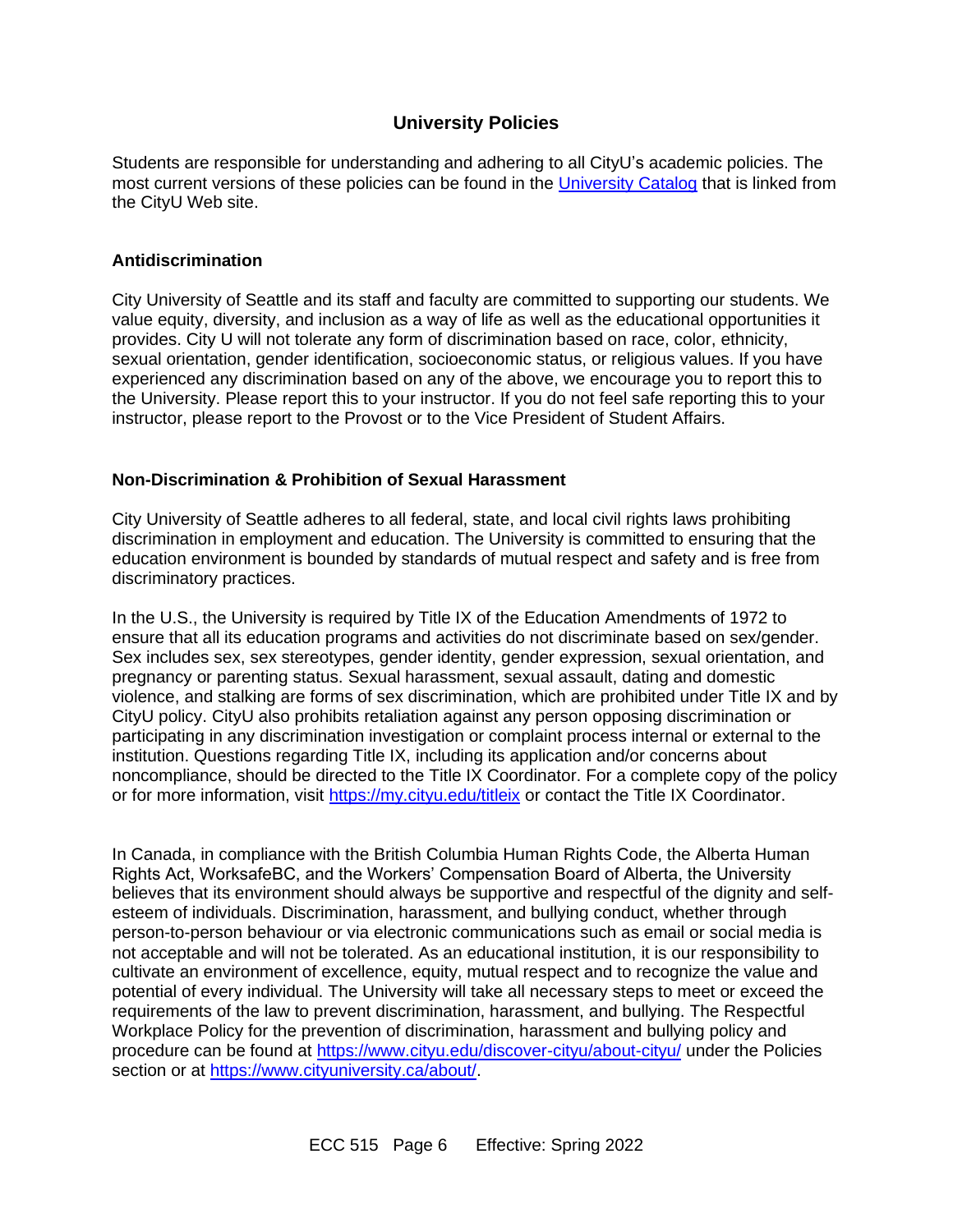## **Religious Accommodations**

City University of Seattle has a policy for accommodation of student absences or significant hardship due to reasons of faith or conscience, or for organized religious activities. The University's policy, including more information about how to request an accommodation, is available in the University Catalog and on the **my.cityu.edu** student portal. Accommodations must be requested by the 20% mark of this course (e.g., day 14 of a ten-week course, day 7 of a 5-week course) using the Religious Accommodations Request Form found on the student dashboard in the my.cityu.edu student portal.

## **Academic Integrity**

Academic integrity in students requires the pursuit of scholarly activity that is free from fraud, deception, and unauthorized collaboration with other individuals. Students are responsible for understanding CityU's policy on academic integrity and adhering to its standards in meeting all course requirements. A complete copy of this policy can be found in the [University Catalog](http://www.cityu.edu/catalog/) under *Student Rights and Responsibilities* on the page titled *Academic Integrity Policy.* 

## **Attendance**

Students taking courses in any format at the University are expected to be diligent in their studies and to attend class regularly.

Regular class attendance is important in achieving learning outcomes in the course and may be a valid consideration in determining the final grade. For classes where a physical presence is required, a student has attended if they are present at any time during the class session. For online classes, a student has attended if they have posted or submitted an assignment. A complete copy of this policy can be found in the [University Catalog](http://www.cityu.edu/catalog/) in the section titled *Attendance* under *Student Rights & Responsibilities.*

#### **Final Assignment Due Date**

Final assignments for each class at CityU must be due on or before the final date of the course as indicated in the university's course information system. Due dates that extend beyond the final date of the course may negatively impact tuition funding for students.